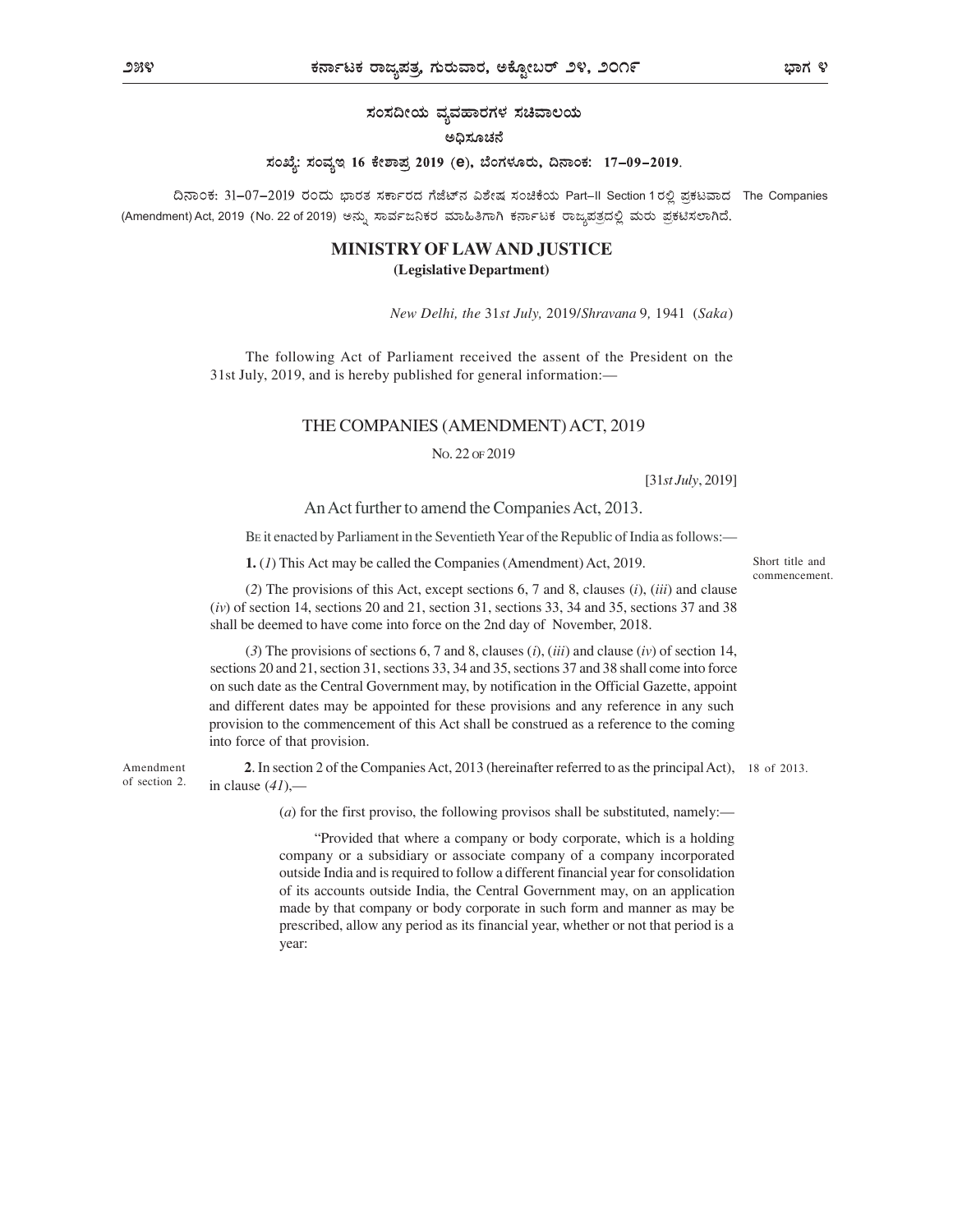Provided further that any application pending before the Tribunal as on the date of commencement of the Companies (Amendment) Act, 2019, shall be disposed of by the Tribunal in accordance with the provisions applicable to it



 $1)$  A company incorporated after the commencement of the Companies  $=$ 

3. After section 10 of the principal Act, the following section shall be inserted, Insertion of

(Amendment) Act, 2019 and having a share capital shall not commence any business

new section 10A. Commencement  $I)$   $\overrightarrow{A}$  comof business, etc.

> (a) a declaration is filed by a director within a period of one hundred and eighty days of the date of incorporation of the company in such form and

verified in such manner as may be prescribed, with the Registrar that every subscriber to the memorandum has paid the value of the shares agreed to be taken by him on the date of making of such declaration; and

(b) the company has filed with the Registrar a verification of its registered office as provided in sub-section (2) of section 12.

(2) If any default is made in complying with the requirements of this section, the company shall be liable to a penalty of fifty thousand rupees and every officer who is in default shall be liable to a penalty of one thousand rupees for each day during which such default continues but not exceeding an amount of one lakh rupees.

(3) Where no declaration has been filed with the Registrar under clause (a) of sub-section  $(I)$  within a period of one hundred and eighty days of the date of incorporation of the company and the Registrar has reasonable cause to believe that the company is not carrying on any business or operations, he may, without prejudice to the provisions of sub-section (2), initiate action for the removal of the name of the

of section 12.

Amendment **4.** In section 12 of the principal Act, after sub-section  $(8)$ , the following sub-section

9) If the Registrar has reasonable cause to believe that the company is not carrying on any business or operations, he may cause a physical verification of the registered office of the company in such manner as may be prescribed and if any default is found to be made in complying with the requirements of sub-section  $(I)$ , he may without prejudice to the provisions of sub-section (8), initiate action for the removal of the name of the company from the register of companies under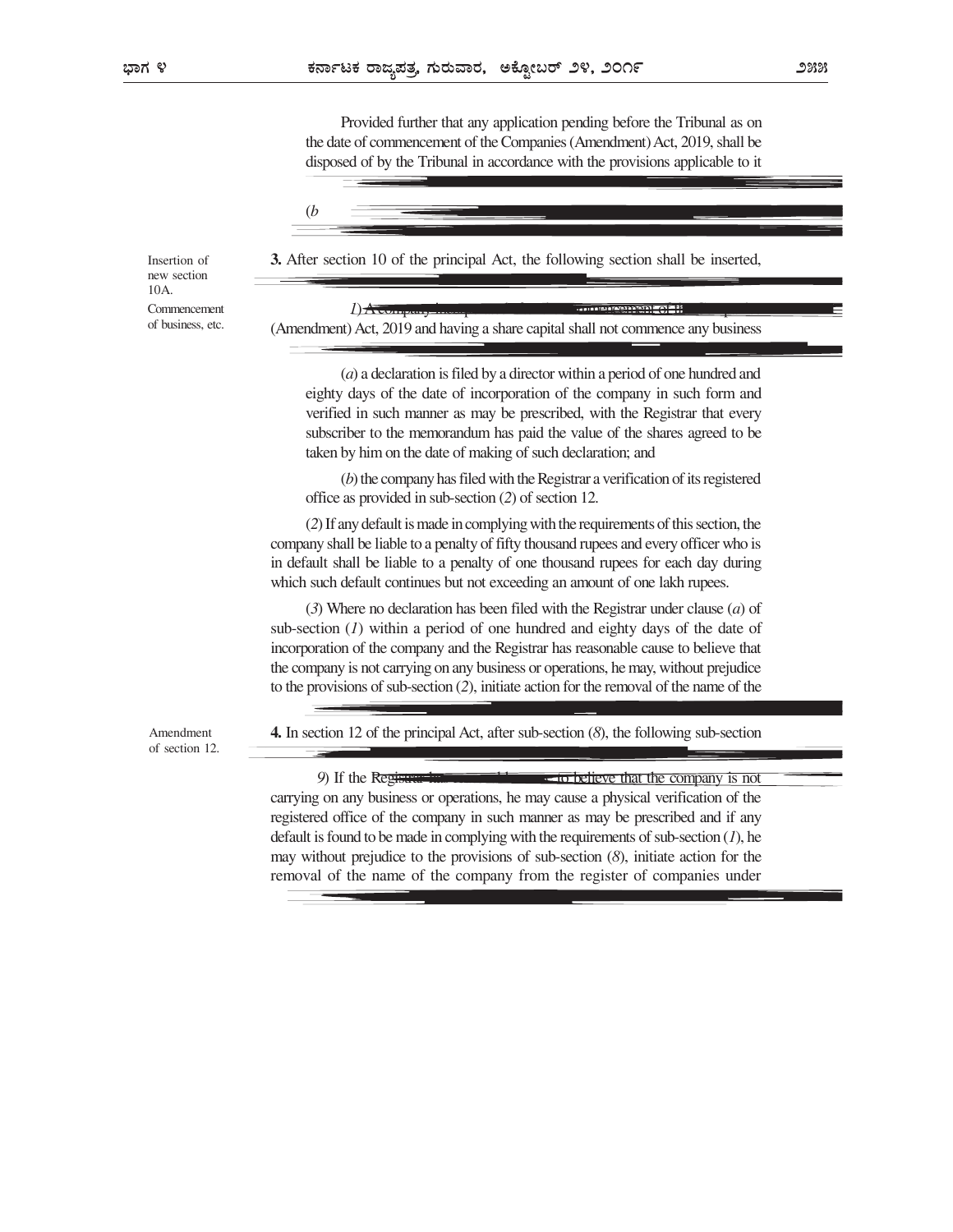5. In section 14 of the principal Act,

 $(i)$  in sub-section  $(I)$ , for the second proviso, the following provisos shall be substituted, namely:

Provided further that any alteration having the effect of conversion of a public company into a private company shall not be valid unless it is approved by an order of the Central Government on an application made in such form and manner as may be prescribed:

Provided also that any application pending before the Tribunal, as on the date of commencement of the Companies (Amendment) Act, 2019, shall be disposed of by the Tribunal in accordance with the provisions applicable to it before such commencement.";

 $(ii)$  in sub-section (2), for the word "Tribunal", the words "Central Government" shall be substituted.

6. In section 26 of the principal Act,

 $(i)$  in sub-sections  $(4)$ ,  $(5)$  and  $(6)$ , for the word "registration", the word "filing" shall be substituted;

 $(ii)$  sub-section  $(7)$  shall be omitted.

7. In section 29 of the principal Act,

(i) in sub-section (1), in clause (b), the word "public" shall be omitted;

 $(ii)$  after sub-section (1), the following sub-section shall be inserted, namely:

 $\mathcal{H}(1)$  In case of such class or classes of unlisted companies as may be prescribed, the securities shall be held or transferred only in dematerialised form in the manner laid down in the Depositories Act, 1996 and the regulations made thereunder.".

8. In section 35 of the principal Act, in sub-section  $(2)$ , in clause  $(c)$ , for the words "delivery of a copy of the prospectus for registration", the words "filing of a copy of the prospectus with the Registrar" shall be substituted. Amendment of section 35.

**9.** In section 53 of the principal Act, for sub-section  $(3)$ , the following sub-section shall be substituted, namely:

(3) Where any company fails to comply with the provisions of this section, such company and every officer who is in default shall be liable to a penalty which may extend to an amount equal to the amount raised through the issue of shares at a discount or five lakh rupees, whichever is less, and the company shall also be liable to refund all monies received with interest at the rate of twelve per cent. per annum from the date of issue of such shares to the persons to whom such shares have been issued.".

10. In section 64 of the principal Act, for sub-section (2), the following sub-section shall be substituted, namely:

"(2) Where any company fails to comply with the provisions of sub-section  $(1)$ , such company and every officer who is in default shall be liable to a penalty of one thousand rupees for each day during which such default continues, or five lakh rupees whichever is less."

11. In section 77 of the principal Act, in sub-section  $(1)$ , for the first and second provisos, the following provisos shall be substituted, namely:

Provided that the Registrar may, on an application by the company, allow such registration to be made

Amendment of section 26.

Amendment of section 29.

Amendment of section 53.

Amendment of section 64.

Amendment of section 77.

Amendment of section 14.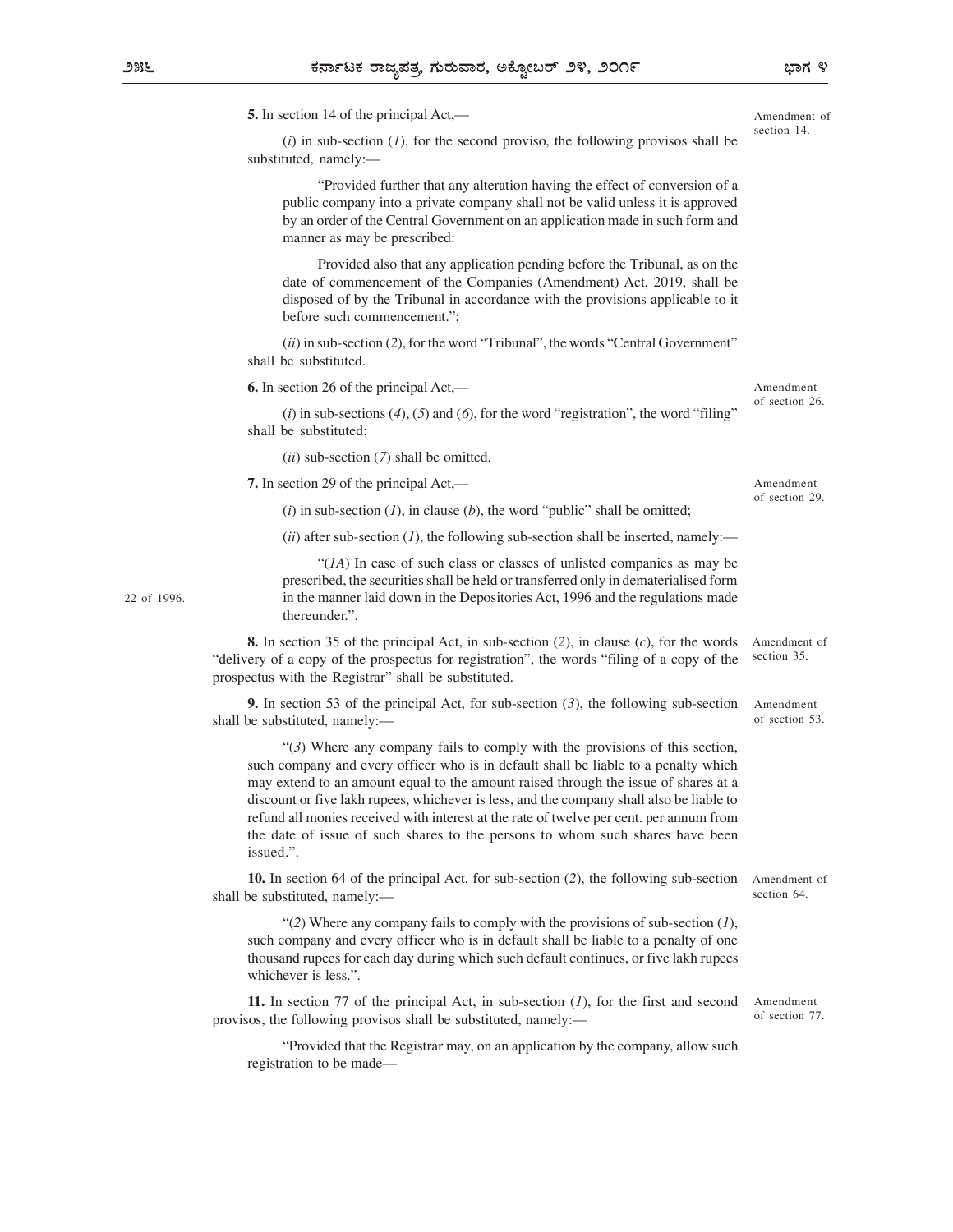(a) in case of charges created before the commencement of the Companies (Amendment) Act, 2019, within a period of three hundred days of such creation; or

(b) in case of charges created on or after the commencement of the Companies (Amendment) Act, 2019, within a period of sixty days of such creation,

on payment of such additional fees as may be prescribed:

Provided further that if the registration is not made within the period specified

(a) in clause (a) to the first proviso, the registration of the charge shall be made within six months from the date of commencement of the Companies (Amendment) Act, 2019, on payment of such additional fees as may be prescribed and different fees may be prescribed for different classes of companies;

 $(b)$  in clause  $(b)$  to the first proviso, the Registrar may, on an application, allow such registration to be made within a further period of sixty days after payment of such *ad valorem* fees as may be prescribed.".

Amendment **12.** Section 86 of the principal Act shall be numbered as sub-section  $(I)$  thereof and of section 86. after sub-section (1) as so numbered, the following sub-section shall be inserted, namely:—

> (2) If any person wilfully furnishes any false or incorrect information or knowingly suppresses any material information, required to be registered in accordance with the provisions of section 77, he shall be liable for action under section 447.".

Substitution of **13.** For section 87 of the principal Act, the following section shall be substituted, namely:— example of the state of the state of the state of the state of the state of the state of the state of the state of the state of the state of the state of the state of the state of the state of the state of the sta new section for namely:-

by Central Government

87. The Central Government on being satisfied that Rectification

(a) the omission to give intimation to the Registrar of the payment or in Register of satisfaction of a charge, within the time required under this Chapter; or

> (b) the omission or misstatement of any particulars, in any filing previously made to the Registrar with respect to any charge or modification thereof or with respect to any memorandum of satisfaction or other entry made in pursuance of section 82 or section 83,

was accidental or due to inadvertence or some other sufficient cause or it is not of a nature to prejudice the position of creditors or shareholders of the company, it may, on the application of the company or any person interested and on such terms and conditions as it deems just and expedient, direct that the time for the giving of intimation of payment or satisfaction shall be extended or, as the case may require, that the omission or misstatement shall be rectified.".

of section 90.

section 87.

charges.

Amendment **14.** In section 90 of the principal Act,—

(i) after sub-section (4), the following sub-section shall be inserted, namely:—

(4A) Every company shall take necessary steps to identify an individual who is a significant beneficial owner in relation to the company and require him to comply with the provisions of this section.";

 $(ii)$  for sub-section (9), the following sub-section shall be substituted, namely:—

(9) The company or the person aggrieved by the order of the Tribunal may make an application to the Tribunal for relaxation or lifting of the restrictions placed under sub-section (8), within a period of one year from the date of such order:

Provided that if no such application has been filed within a period of one year from the date of the order under sub-section (8), such shares shall be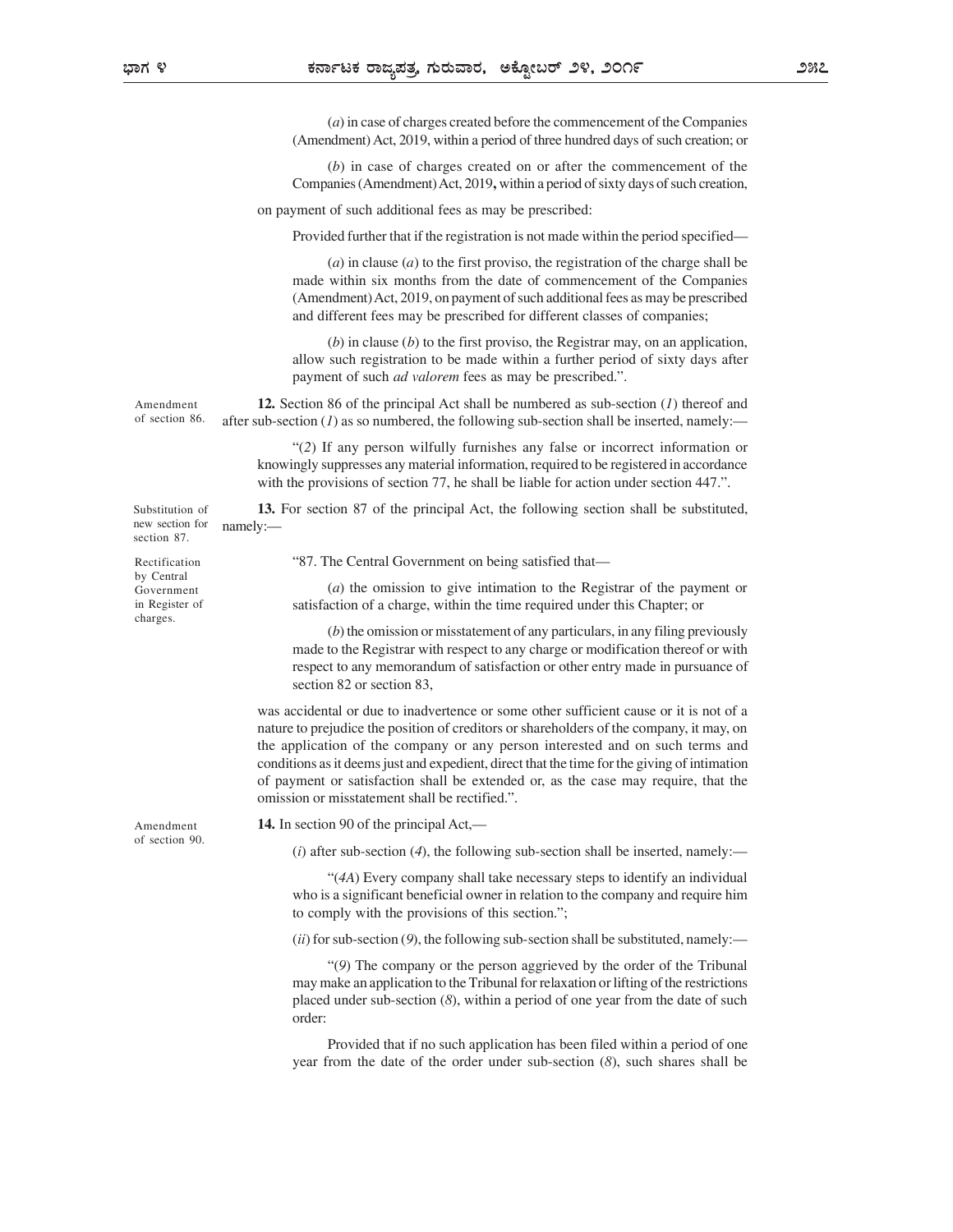transferred, without any restrictions, to the authority constituted under sub-section  $(5)$  of section 125, in such manner as may be prescribed.";

 $(iii)$  after sub-section  $(9)$ , as so substituted, the following sub-section shall be inserted, namely:

(9A) The Central Government may make rules for the purposes of this section.":

(iv) in sub-section (11), after the word, brackets and figure "sub-section (4)", the words, brackets, figure and letter "or required to take necessary steps under sub-section  $(4A)$ " shall be inserted.

15. In section 92 of the principal Act, for sub-section (5), the following sub-section shall be substituted, namely:

" $(5)$  If any company fails to file its annual return under sub-section  $(4)$ , before the expiry of the period specified therein, such company and its every officer who is in default shall be liable to a penalty of fifty thousand rupees and in case of continuing failure, with a further penalty of one hundred rupees for each day after the first during which such failure continues, subject to a maximum of five lakh rupees.".

16. In section 102 of the principal Act, for sub-section (5), the following sub-section shall be substituted, namely:— $\frac{102}{102}$ 

 $\cdot$ (5) Without prejudice to the provisions of sub-section (4), if any default is made in complying with the provisions of this section, every promoter, director, manager or other key managerial personnel of the company who is in default shall be liable to a penalty of fifty thousand rupees or five times the amount of benefit accruing to the promoter, director, manager or other key managerial personnel or any of his relatives, whichever is higher.".

17. In section 105 of the principal Act, in sub-section  $(3)$ , for the words "punishable with fine which may extend to five thousand rupees", the words "liable to a penalty of five thousand rupees" shall be substituted.

18. In section 117 of the principal Act, for sub-section (2), the following sub-section shall be substituted, namely:

(2) If any company fails to file the resolution or the agreement under sub-section  $(I)$  before the expiry of the period specified therein, such company shall be liable to a penalty of one lakh rupees and in case of continuing failure, with a further penalty of five hundred rupees for each day after the first during which such failure continues, subject to a maximum of twenty-five lakh rupees and every officer of the company who is in default including liquidator of the company, if any, shall be liable to a penalty of fifty thousand rupees and in case of continuing failure, with a further penalty of five hundred rupees for each day after the first during which such failure continues, subject to a maximum of five lakh rupees.".

19. In section 121 of the principal Act, for sub-section  $(3)$ , the following sub-section shall be substituted, namely:

 $\lq(3)$  If the company fails to file the report under sub-section (2) before the expiry of the period specified therein, such company shall be liable to a penalty of one lakh rupees and in case of continuing failure, with a further penalty of five hundred rupees for each day after the first during which such failure continues, subject to a maximum of five lakh rupees and every officer of the company who is in default shall be liable to a penalty which shall not be less than twenty-five thousand rupees and in case of continuing failure, with a further penalty of five hundred rupees for each day after the first during which such failure continues, subject to a maximum of one lakh rupees.".

Amendment of section 92.

Amendment of section

102.

Amendment

of section 105.

Amendment of section 117.

Amendment of section 121.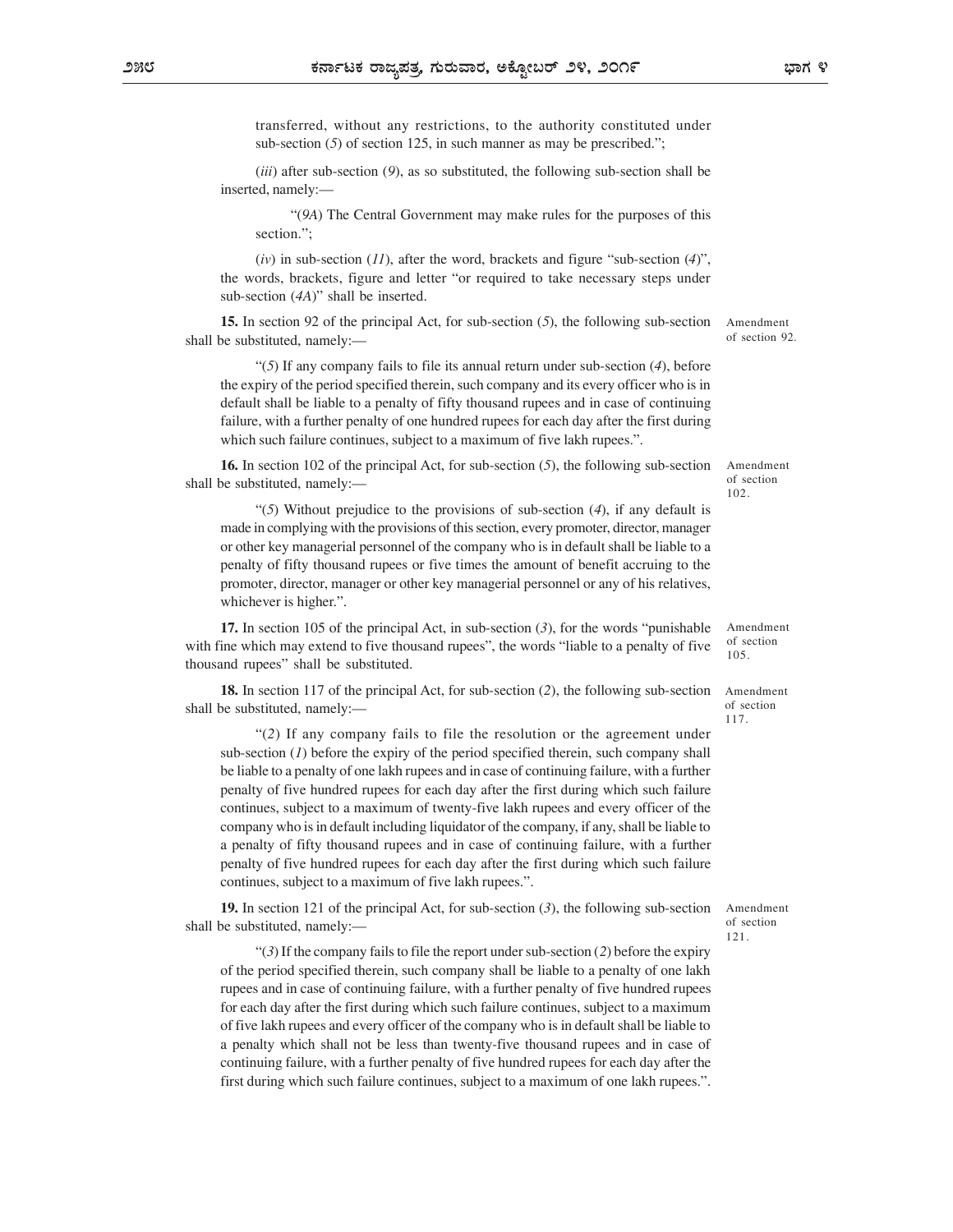of section 132.

(a) after sub-section (1), the following sub-section shall be inserted, namely:—

 $\mathcal{H}(1)$  The National Financial Reporting Authority shall perform its functions through such divisions as may be prescribed.";

(b) after sub-section  $(3)$ , the following sub-sections shall be inserted, namely:

(3A) Each division of the National Financial Reporting Authority shall be presided over by the Chairperson or a full-time Member authorised by the Chairperson.

(3B) There shall be an executive body of the National Financial Reporting Authority consisting of the Chairperson and full-time Members of such Authority for efficient discharge of its functions under sub-section (2) [other than clause  $(a)$ ] and sub-section  $(4)$ .";

(c) in sub-section (4), in clause (c), for sub-clause (B), the following sub-clause shall be substituted, namely:

 $\lq\lq(B)$  debarring the member or the firm from—

I. being appointed as an auditor or internal auditor or undertaking any audit in respect of financial statements or internal audit of the functions and activities of any company or body corporate; or

II. performing any valuation as provided under section 247,

for a minimum period of six months or such higher period not exceeding ten years as may be determined by the National Financial Reporting Authority..

of section 135.

Amendment 21. In section 135 of the principal Act,—

(a) in sub-section  $(5)$ , —

 $(i)$  after the words "three immediately preceding financial years,", the words "or where the company has not completed the period of three financial years since its incorporation, during such immediately preceding financial years, shall be inserted;

 $(ii)$  in the second proviso, after the words "reasons for not spending the amount" occurring at the end, the words, brackets, figure and letters "and, unless the unspent amount relates to any ongoing project referred to in sub-section (6), transfer such unspent amount to a Fund specified in Schedule VII, within a period of six months of the expiry of the financial year" shall be inserted;

(b) after sub-section  $(5)$ , the following sub-sections shall be inserted, namely:

 $(6)$  Any amount remaining unspent under sub-section  $(5)$ , pursuant to any ongoing project, fulfilling such conditions as may be prescribed, undertaken by a company in persuance of its Corporate Social Responsibility Policy, shall be transferred by the company within a period of thirty days from the end of the financial year to a special account to be opened by the company in that behalf for that financial year in any scheduled bank to be called the Unspent Corporate Social Responsibility Account, and such amount shall be spent by the company in pursuance of its obligation towards the Corporate Social Responsibility Policy within a period of three financial years from the date of such transfer, failing which, the company shall transfer the same to a Fund specified in Schedule VII, within a period of thirty days from the date of completion of the third financial year.

(7) If a company contravenes the provisions of sub-section (5) or sub-section (6), the company shall be punishable with fine which shall not be less than fifty thousand rupees but which may extend to twenty-five lakh rupees

Amendment **20.** In section 132 of the principal Act,—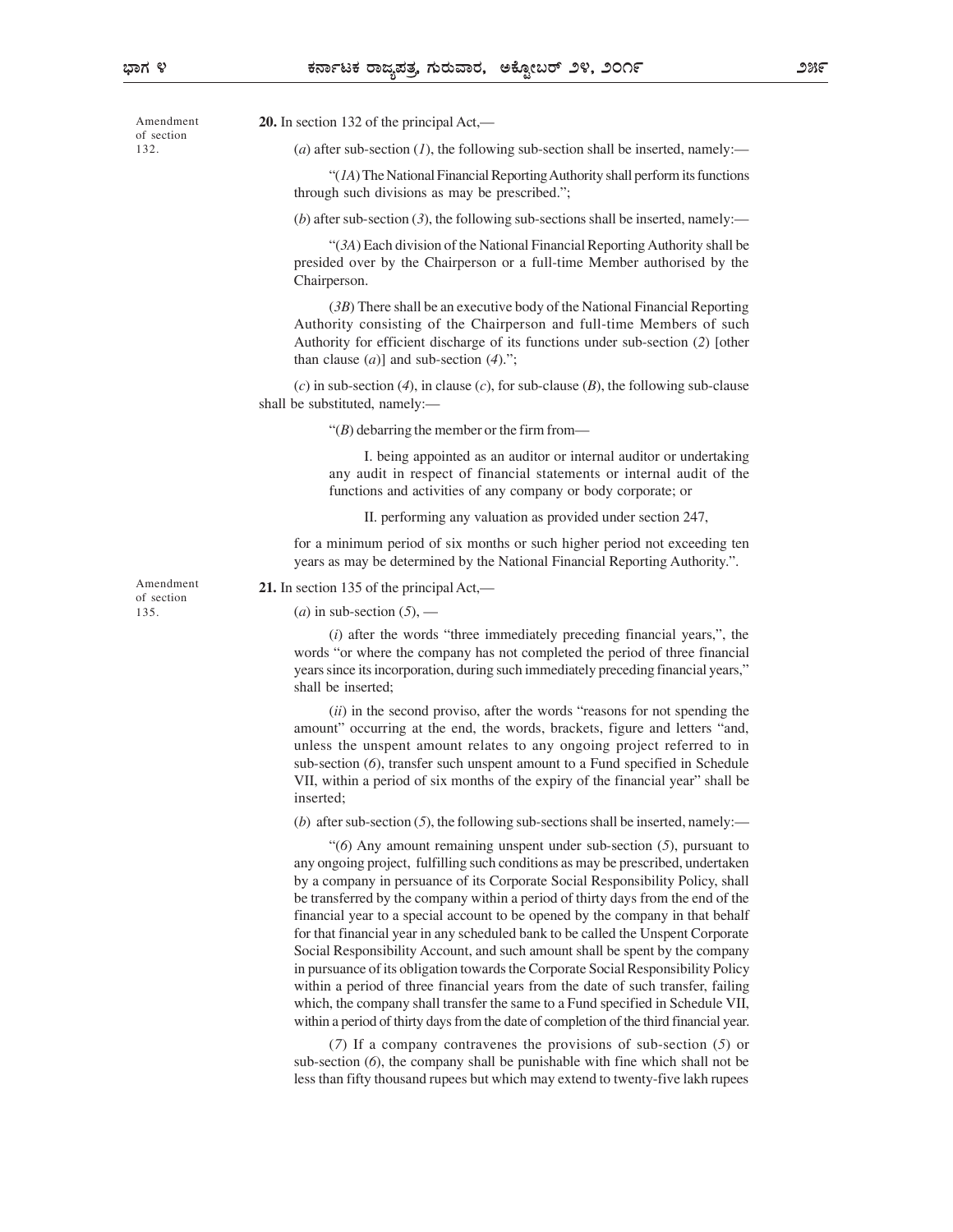and every officer of such company who is in default shall be punishable with imprisonment for a term which may extend to three years or with fine which shall not be less than fifty thousand rupees but which may extend to five lakh rupees, or with both.

(8) The Central Government may give such general or special directions to a company or class of companies as it considers necessary to ensure compliance of provisions of this section and such company or class of companies shall comply with such directions.".

22. In section 137 of the principal Act, in sub-section  $(3)$ ,—

(a) for the words "punishable with fine", the words "liable to a penalty" shall be substituted;

 $(b)$  for the portion beginning with the words "punishable with imprisonment", and ending with the words "five lakh rupees or with both", the words "shall be liable to a penalty of one lakh rupees and in case of continuing failure, with a further penalty of one hundred rupees for each day after the first during which such failure continues, subject to a maximum of five lakh rupees" shall be substituted.

23. In section 140 of the principal Act, for sub-section (3), the following sub-section shall be substituted, namely:

 $\cdot$  (3) If the auditor does not comply with the provisions of sub-section (2), he or it shall be liable to a penalty of fifty thousand rupees or an amount equal to the remuneration of the auditor, whichever is less, and in case of continuing failure, with a further penalty of five hundred rupees for each day after the first during which such failure continues, subject to a maximum of five lakh rupees.".

24. In section 157 of the principal Act, for sub-section (2), the following sub-section shall be substituted, namely:

(2) If any company fails to furnish the Director Identification Number under sub-section  $(1)$ , such company shall be liable to a penalty of twenty-five thousand rupees and in case of continuing failure, with a further penalty of one hundred rupees for each day after the first during which such failure continues, subject to a maximum of one lakh rupees, and every officer of the company who is in default shall be liable to a penalty of not less than twenty-five thousand rupees and in case of continuing failure, with a further penalty of one hundred rupees for each day after the first during which such failure continues, subject to a maximum of one lakh rupees.".

25. For section 159 of the principal Act, the following section shall be substituted, namely:— and the contract of the contract of the contract of the contract of the contract of the contract of the contract of the contract of the contract of the contract of the contract of the contract of the contract of t

159. If any individual or director of a company makes any default in complying with any of the provisions of section 152, section 155 and section 156, such individual default or director of the company shall be liable to a penalty which may extend to fifty thousand rupees and where the default is a continuing one, with a further penalty which may extend to five hundred rupees for each day after the first during which such default continues.".

**26.** In section 164 of the principal Act, in sub-section  $(I)$ , after clause  $(h)$ , the following clause shall be inserted, namely:

"(i) he has not complied with the provisions of sub-section  $(1)$  of section 165.".

27. In section 165 of the principal Act, in sub-section (6), for the portion beginning with the words "punishable with fine" and ending with the words "contravention continues", the words "liable to a penalty of five thousand rupees for each day after the first during which such contravention continues" shall be substituted.

Substitution of new section for section 159. Penalty for default of certain **contracts** provisions.

Amendment of section 164.

Amendment of section 165.

Amendment of section 137.

Amendment of section 140.

Amendment of section 157.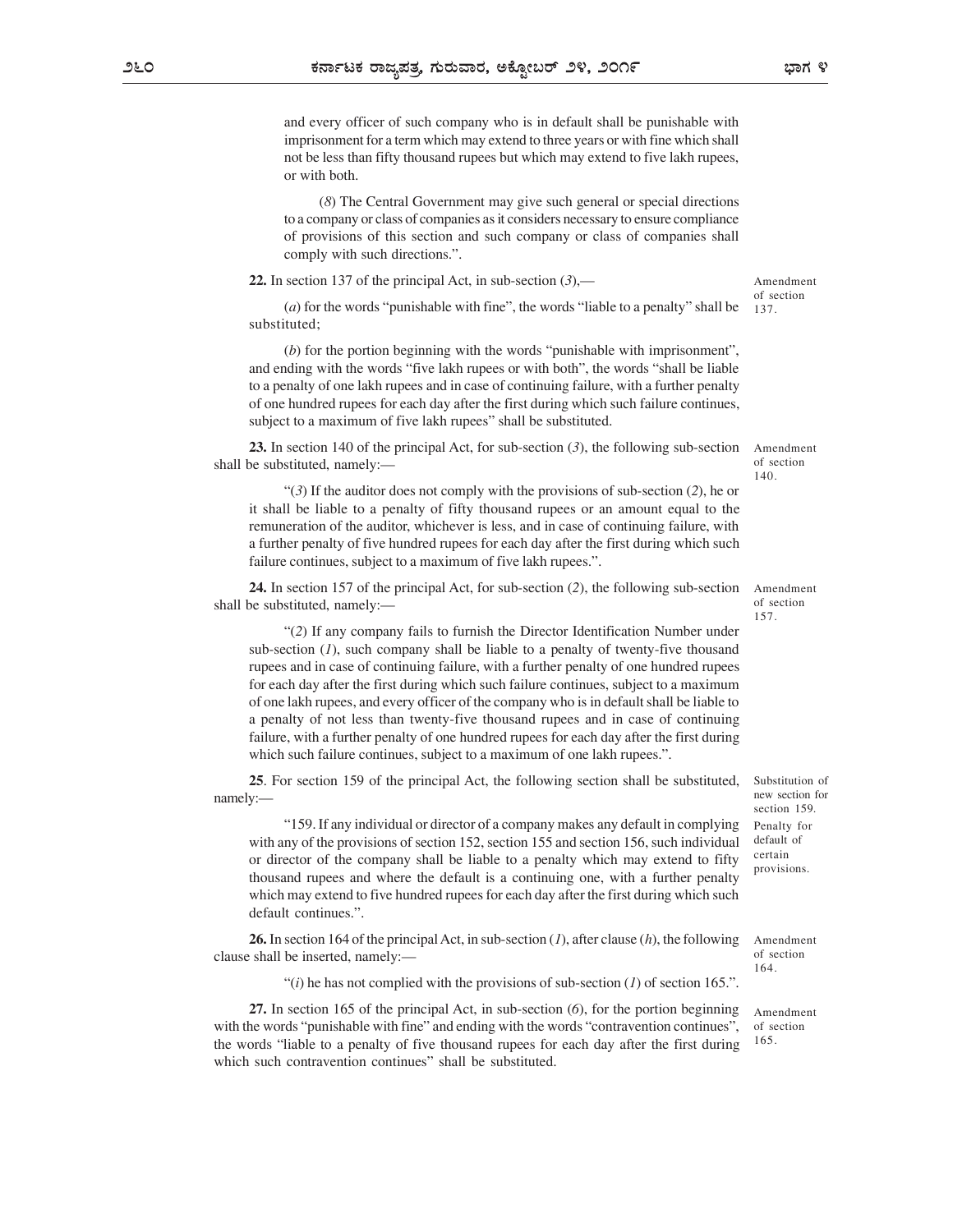| Amendment<br>of section<br>191. | <b>28.</b> In section 191 of the principal Act, for sub-section $(5)$ , the following sub-section<br>shall be substituted, namely:-                                                                                                                                                                                                                                                                                                                                                                                                                                                                                                                                                                     |  |
|---------------------------------|---------------------------------------------------------------------------------------------------------------------------------------------------------------------------------------------------------------------------------------------------------------------------------------------------------------------------------------------------------------------------------------------------------------------------------------------------------------------------------------------------------------------------------------------------------------------------------------------------------------------------------------------------------------------------------------------------------|--|
|                                 | "(5) If a director of the company makes any default in complying with the<br>provisions of this section, such director shall be liable to a penalty of one lakh rupees.".                                                                                                                                                                                                                                                                                                                                                                                                                                                                                                                               |  |
| Amendment<br>of section<br>197. | <b>29.</b> In section 197 of the principal $Act$ ,—                                                                                                                                                                                                                                                                                                                                                                                                                                                                                                                                                                                                                                                     |  |
|                                 | (a) sub-section $(7)$ shall be omitted;                                                                                                                                                                                                                                                                                                                                                                                                                                                                                                                                                                                                                                                                 |  |
|                                 | (b) for sub-section (15), the following sub-section shall be substituted, namely:—                                                                                                                                                                                                                                                                                                                                                                                                                                                                                                                                                                                                                      |  |
|                                 | " $(15)$ If any person makes any default in complying with the provisions of<br>this section, he shall be liable to a penalty of one lakh rupees and where any<br>default has been made by a company, the company shall be liable to a penalty of<br>five lakh rupees.".                                                                                                                                                                                                                                                                                                                                                                                                                                |  |
| Amendment<br>of section<br>203. | 30. In section 203 of the principal Act, for sub-section $(5)$ , the following sub-section<br>shall be substituted, namely:-                                                                                                                                                                                                                                                                                                                                                                                                                                                                                                                                                                            |  |
|                                 | "(5) If any company makes any default in complying with the provisions of this<br>section, such company shall be liable to a penalty of five lakh rupees and every<br>director and key managerial personnel of the company who is in default shall be liable<br>to a penalty of fifty thousand rupees and where the default is a continuing one, with<br>a further penalty of one thousand rupees for each day after the first during which such<br>default continues but not exceeding five lakh rupees.".                                                                                                                                                                                             |  |
| Amendment<br>of section<br>212. | 31. In section 212 of the principal $Act$ ,—                                                                                                                                                                                                                                                                                                                                                                                                                                                                                                                                                                                                                                                            |  |
|                                 | (a) in sub-section (8), for the words "If the Director, Additional Director or<br>Assistant Director", the words "If any officer not below the rank of Assistant Director"<br>shall be substituted;                                                                                                                                                                                                                                                                                                                                                                                                                                                                                                     |  |
|                                 | $(b)$ in sub-section $(9)$ , for the portion beginning with the words "The Director"<br>and ending with the word, brackets and figure "sub-section $(8)$ ", the words, brackets<br>and figure "The officer authorised under sub-section $(8)$ shall, immediately after arrest<br>of such person under such sub-section" shall be substituted;                                                                                                                                                                                                                                                                                                                                                           |  |
|                                 | (c) in sub-section $(10)$ ,—                                                                                                                                                                                                                                                                                                                                                                                                                                                                                                                                                                                                                                                                            |  |
|                                 | (i) for the words "Judicial Magistrate", the words "Special Court or Judicial<br>Magistrate" shall be substituted;                                                                                                                                                                                                                                                                                                                                                                                                                                                                                                                                                                                      |  |
|                                 | (ii) in the proviso, for the words "Magistrate's court", the words "Special<br>Court or Magistrate's court" shall be substituted;                                                                                                                                                                                                                                                                                                                                                                                                                                                                                                                                                                       |  |
|                                 | (d) after sub-section (14), the following sub-section shall be inserted, namely:—                                                                                                                                                                                                                                                                                                                                                                                                                                                                                                                                                                                                                       |  |
|                                 | "(14A) Where the report under sub-section $(11)$ or sub-section $(12)$ states<br>that fraud has taken place in a company and due to such fraud any director, key<br>managerial personnel, other officer of the company or any other person or entity,<br>has taken undue advantage or benefit, whether in the form of any asset, property<br>or cash or in any other manner, the Central Government may file an application<br>before the Tribunal for appropriate orders with regard to disgorgement of such<br>asset, property or cash and also for holding such director, key managerial<br>personnel, other officer or any other person liable personally without any limitation<br>of liability.". |  |
| Amendment<br>of section<br>238. | 32. In section 238 of the principal Act, in sub-section $(3)$ , for the words "punishable"<br>with fine which shall not be less than twenty-five thousand rupees but which may extend to<br>five lakh rupees", the words "liable to a penalty of one lakh rupees" shall be substituted.                                                                                                                                                                                                                                                                                                                                                                                                                 |  |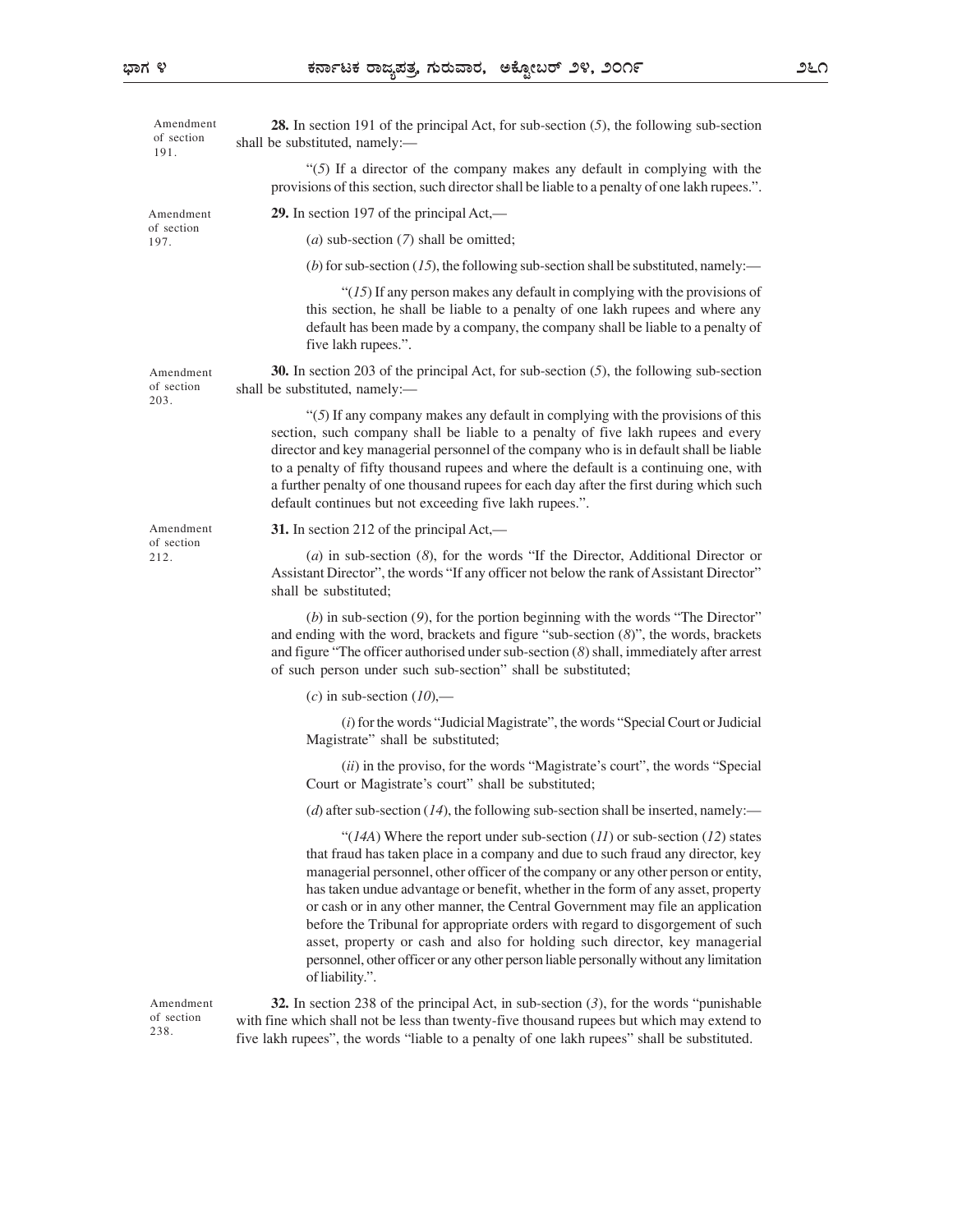33. In section 241 of the principal Act,

Amendment of section 241.

 $(a)$  in sub-section (2), the following proviso shall be inserted, namely:

Provided that the applications under this sub-section, in respect of such company or class of companies, as may be prescribed, shall be made before the Principal Bench of the Tribunal which shall be dealt with by such Bench.";

(b) after sub-section (2), the following sub-sections shall be inserted, namely:—

 $\cdot$ (3) Where in the opinion of the Central Government there exist circumstances suggesting that

(a) any person concerned in the conduct and management of the affairs of a company is or has been in connection therewith guilty of fraud, misfeasance, persistent negligence or default in carrying out his obligations and functions under the law or of breach of trust;

(b) the business of a company is not or has not been conducted and managed by such person in accordance with sound business principles or prudent commercial practices;

 $(c)$  a company is or has been conducted and managed by such person in a manner which is likely to cause, or has caused, serious injury or damage to the interest of the trade, industry or business to which such company pertains; or

(d) the business of a company is or has been conducted and managed by such person with intent to defraud its creditors, members or any other person or otherwise for a fraudulent or unlawful purpose or in a manner prejudicial to public interest,

the Central Government may initiate a case against such person and refer the same to the Tribunal with a request that the Tribunal may inquire into the case and record a decision as to whether or not such person is a fit and proper person to hold the office of director or any other office connected with the conduct and management of any company.

(4) The person against whom a case is referred to the Tribunal under sub-section (3), shall be joined as a respondent to the application.

(5) Every application under sub-section  $(3)$ —

(a) shall contain a concise statement of such circumstances and materials as the Central Government may consider necessary for the purposes of the inquiry; and

(b) shall be signed and verified in the manner laid down in the Code of Civil Procedure, 1908, for the signature and verification of a plaint in a suit by the Central Government.".

34. In section 242 of the principal Act, after sub-section (4), the following sub-section shall be inserted, namely:

Amendment of section 242.

 $\cdot$  (4A) At the conclusion of the hearing of the case in respect of sub-section (3) of section 241, the Tribunal shall record its decision stating therein specifically as to whether or not the respondent is a fit and proper person to hold the office of director or any other office connected with the conduct and management of any company.".

5 of 1908.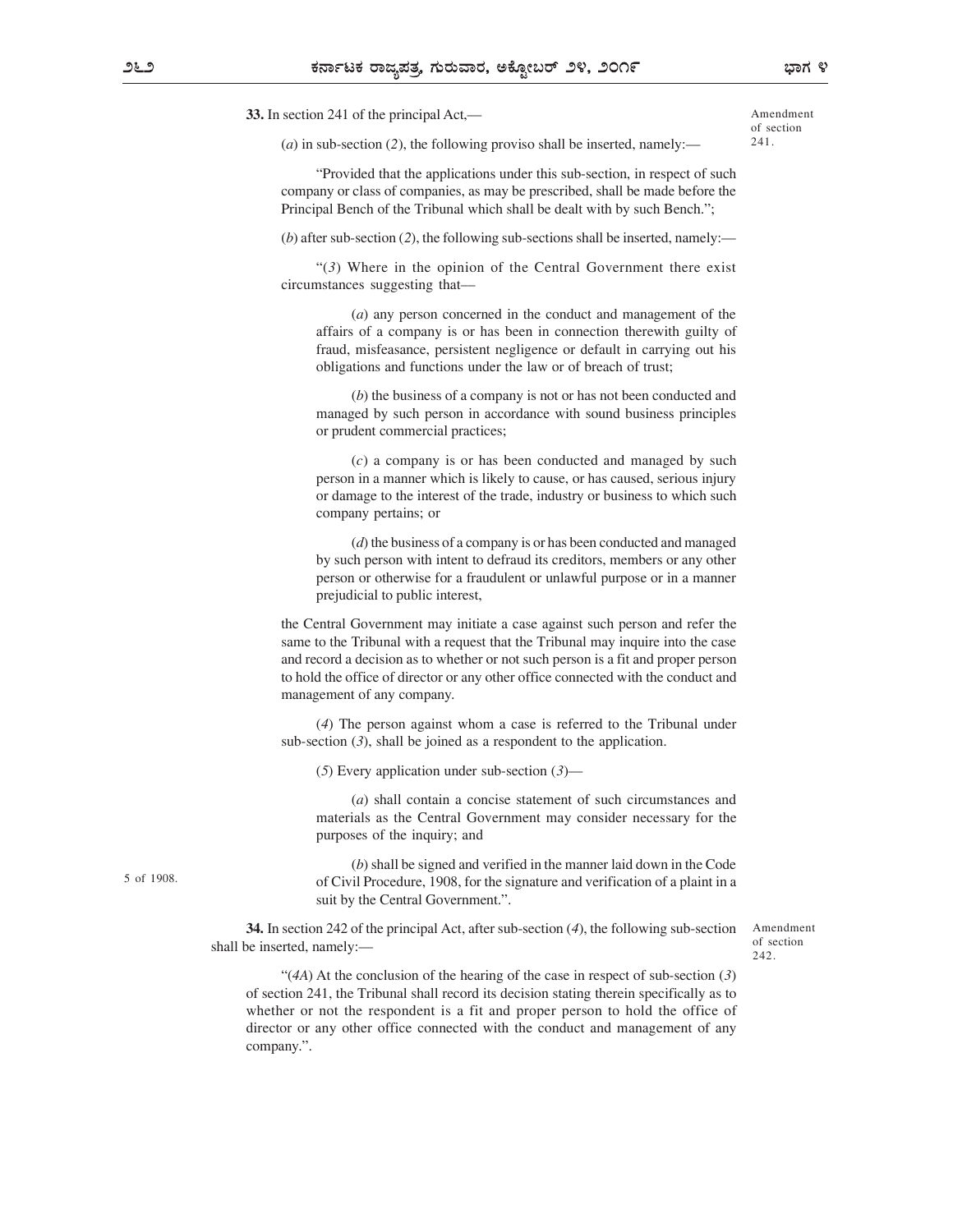447.

Amendment 35. In section 243 of the principal Act,— (a) after sub-section (1), the following sub-sections shall be inserted, namely:— "( $1A$ ) The person who is not a fit and proper person pursuant to sub-section (4A) of section 242 shall not hold the office of a director or any other office connected with the conduct and management of the affairs of any company for a period of five years from the date of the said decision: Provided that the Central Government may, with the leave of the Tribunal, permit such person to hold any such office before the expiry of the said period of five years. (1B) Notwithstanding anything contained in any other provision of this Act, or any other law for the time being in force, or any contract, memorandum or articles, on the removal of a person from the office of a director or any other office connected with the conduct and management of the affairs of the company, that person shall not be entitled to, or be paid, any compensation for the loss or termination of office.": (b) in sub-section (2), after the word, brackets and figure "sub-section  $(1)$ ", the words, brackets, figure and letter "or sub-section  $(IA)$ " shall be inserted. Amendment 36. In section 248 of the principal Act, in sub-section  $(I)$ ,— (a) in clause  $(c)$ , for the word and figures "section 455,", the words and figures "section 455; or" shall be substituted;  $(b)$  after clause  $(c)$  and before the long line, the following clauses shall be inserted, namely:— example of the state of the state of the state of the state of the state of the state of the state of the state of the state of the state of the state of the state of the state of the state of the state of the sta  $\mathcal{H}(d)$  the subscribers to the memorandum have not paid the subscription which they had undertaken to pay at the time of incorporation of a company and a declaration to this effect has not been filed within one hundred and eighty days of its incorporation under sub-section (1) of section 10A; or (e) the company is not carrying on any business or operations, as revealed after the physical verification carried out under sub-section  $(9)$  of section 12.". Amendment 37. In section 272 of the principal Act, in sub-section (3), for the words, brackets and of section letter "or clause  $(e)$  of that sub-section", the words "of that section" shall be substituted. Amendment **38.** In section 398 of the principal Act, in sub-section  $(I)$ , in clause  $(f)$ , the word of section "prospectus," shall be omitted. Amendment  $\frac{39. \text{ In section } 441 \text{ of the principal Act.}}$ (a) in sub-section  $(1)$ , in clause  $(b)$ , for the words "does not exceed five lakh rupees", the words "does not exceed twenty-five lakh rupees" shall be substituted; (b) for sub-section  $(6)$ , the following sub-section shall be substituted, namely: (6) Notwithstanding anything contained in the Code of Criminal Procedure, 1973, any offence which is punishable under this Act with imprisonment only or with imprisonment and also with fine shall not be compoundable.". Amendment **40.** In section 446B of the principal Act, for the portion beginning with the words of section "punishable with fine" and ending with the words "specified in such sections", the words liable to a penalty which shall not be more than one-half of the penalty specified in such 446B. sections" shall be substituted. Amendment 41. In section 447 of the principal Act, in the second proviso, for the words "twenty" of section lakh rupees", the words "fifty lakh rupees" shall be substituted. of section 243. of section 248. 272. 398. of section 441. 2 of 1974.